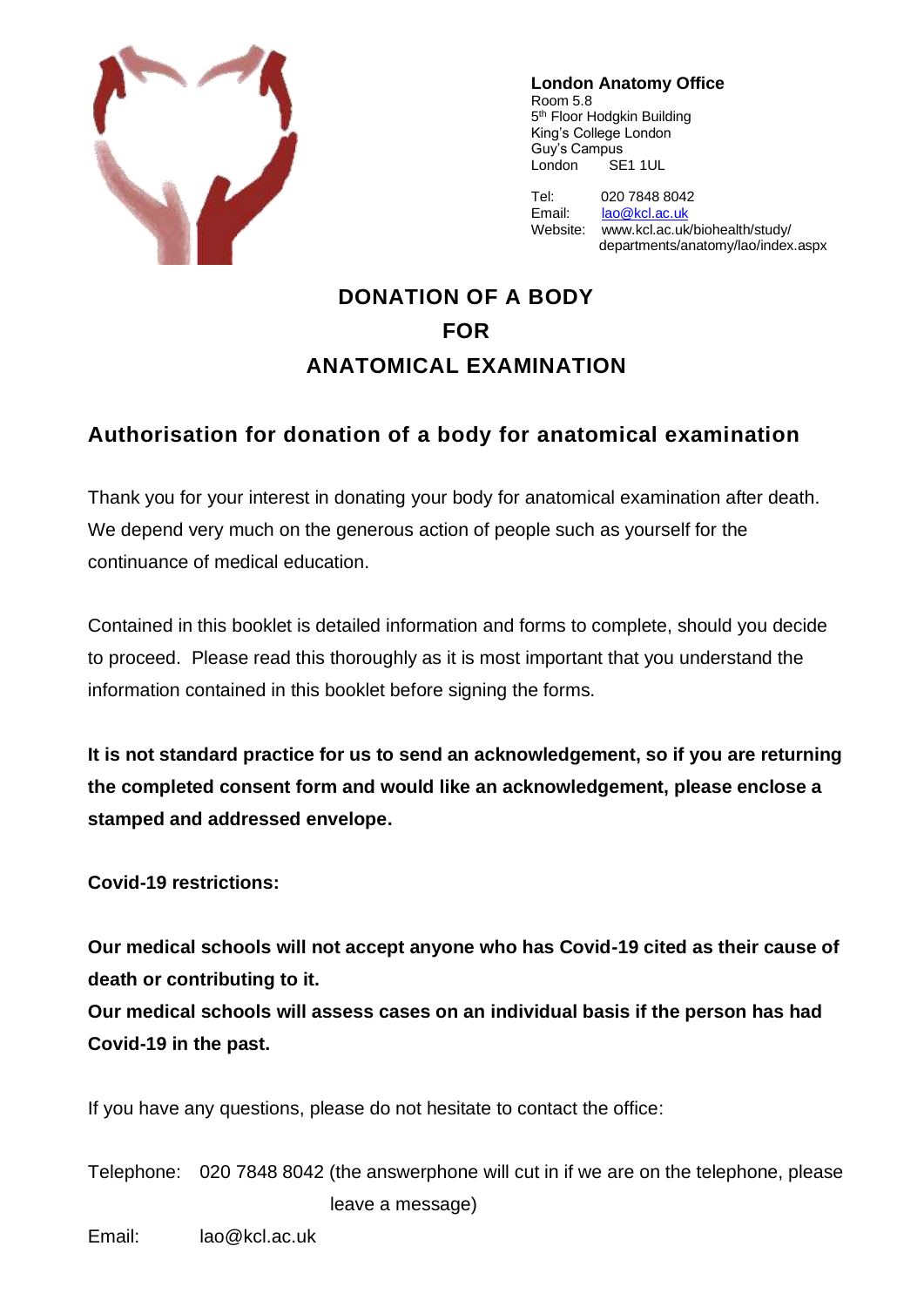## **The London Anatomy Office**

The London Anatomy Office co-ordinates the donation of bodies on behalf of eight teaching institutions and is accountable to the London and South East Committee of Anatomists (LSECA). The LSECA is a non-profit organisation and holds charitable status under the University of London.

The London Anatomy Office co-ordinates donations within its designated catchment area, which comprises the following postal codes: BN, BR, CR, CT, DA, E, EC, EN, GU, HA, IG, KT, ME, N, NW, RH, RM, SE, SL, SM, SS, SW, TN, TW, UB, W, WC, WD. If your body is accepted through the London Anatomy Office, it will be donated to one of the following teaching institutions:

- ➢ Anglia Ruskin University
- ➢ Brighton and Sussex Medical School
- ➢ Canterbury Christ Church University
- ➢ Imperial College London
- ➢ King's College London
- ➢ Queen Mary University of London
- ➢ St George's University of London
- ➢ University College London

The institution that receives the body will be responsible for its examination and preservation until such time as disposal is required.

If you have any queries concerning the donation of your body or the information provided in this booklet, please contact the London Anatomy Office. Do not contact the medical schools directly as they will be unable to respond.

## **Donation of a Body for Anatomical Examination**

Many generous and public-spirited people feel that they would like their body to be of use after their death. One of the ways in which a body can be of use is to donate it for medical education. Donated bodies are a valuable resource for teaching the structure and function of the human body to a range of students and qualified professionals including: medical, dental, physician associate, nursing, physiotherapy, occupational therapy, radiography, pharmacy, biological science, bio-engineering, medical artists and other allied professionals approved by the Designated Individual at that institution. In addition to their instructional value, donated bodies are also utilised by clinicians in specialised training courses.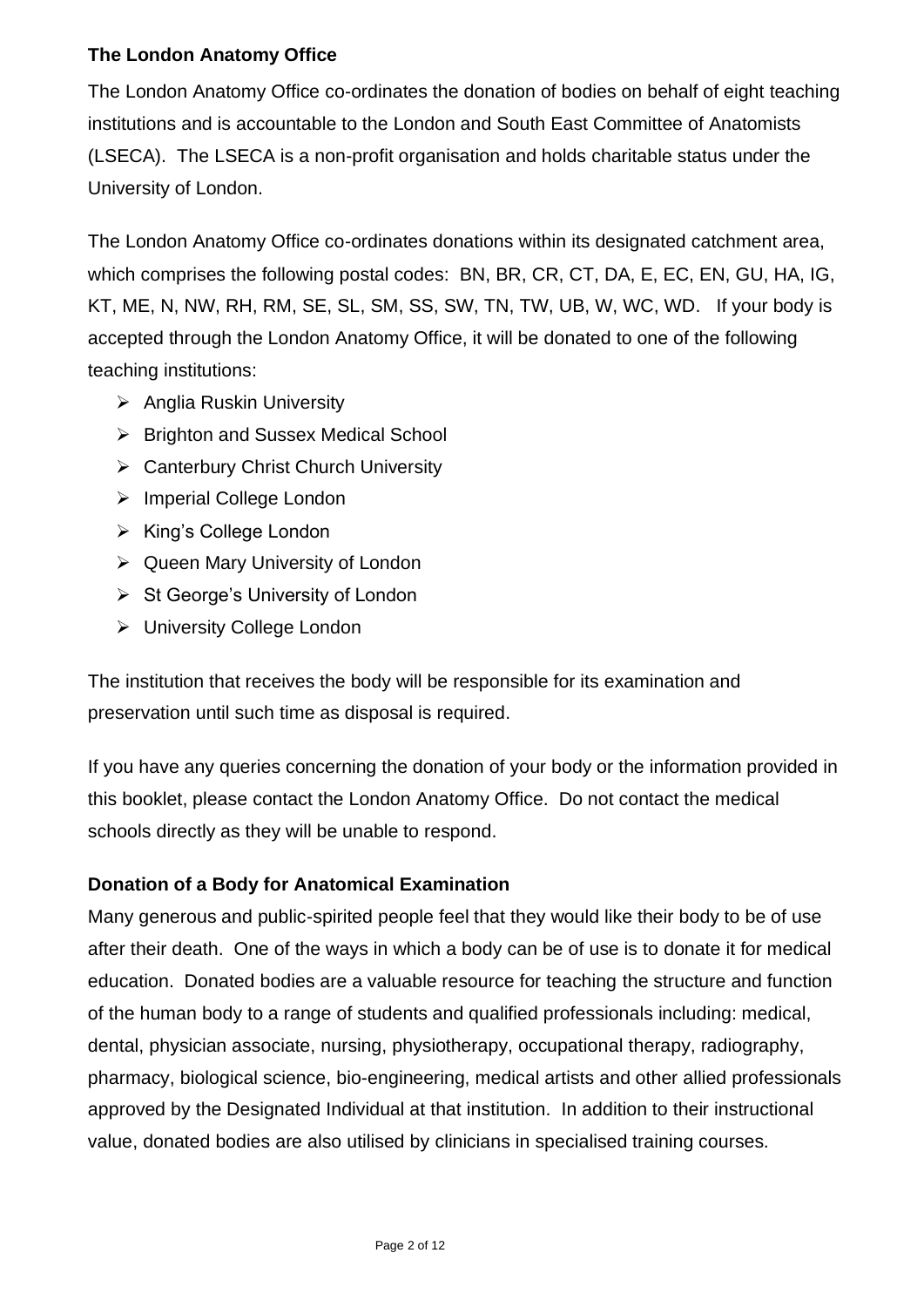Donated bodies may be used for:

- Anatomical examination
- Education or training relating to human health
- Research in connection with disorders, or the functioning of the human body

Investigations into:

- The structure and biomechanics of the body
- Variations between individuals and the effects of age and sex on anatomical structures
- Detailed surgical anatomy of clinically important regions
- Morphometric analysis of the human body
- Validation of research methods
- Evaluation of new surgical techniques

Please note that donated bodies are not used for research into specific diseases and organs will **not** be donated for transplantation. The Human Tissue Authority (www.hta.gov.uk) regulates the use of bodies donated for anatomical examination within the legal framework set out in the Human Tissue Act 2004.

In view of the organ donation opting out scheme; it is perfectly reasonable for your name to be held on both registers and the nature of your death, when the time comes, will determine whether or not your organs are suitable for transplantation. For your organs to be viable for donation you would need to be on life support in hospital and only 1% of people whose organs are viable are suitable for transplantion.

There are occasions when a hospital/medical school/university, possessing a Human Tissue Act Public Display Licence, may wish to use a donated body, or parts of a body, to demonstrate the intricacies of the human body to a wider audience. Such activities may form part of a museum, interactive workshop or events that promote the public's understanding of health and disease. The word 'public' can mean anyone, and includes groups of individuals who would, not normally, be able to study anatomy, using donated bodies, but who have a justifiable reason to study anatomy, such as non-medical artists, beauty therapists, yoga/fitness instructors. This activity is regulated by the Human Tissue Authority, and an institution can only undertake 'Public Display' with your expressed permission, on the consent form. Further information is available on the Human Tissue Authority website (www.hta.gov.uk): follow the links to Public Guides to the Codes of Practice and select Public Display. If you have any questions about Public Display, the London Anatomy Office staff will be happy to help. Your consent for Public Display will not affect any other consent given.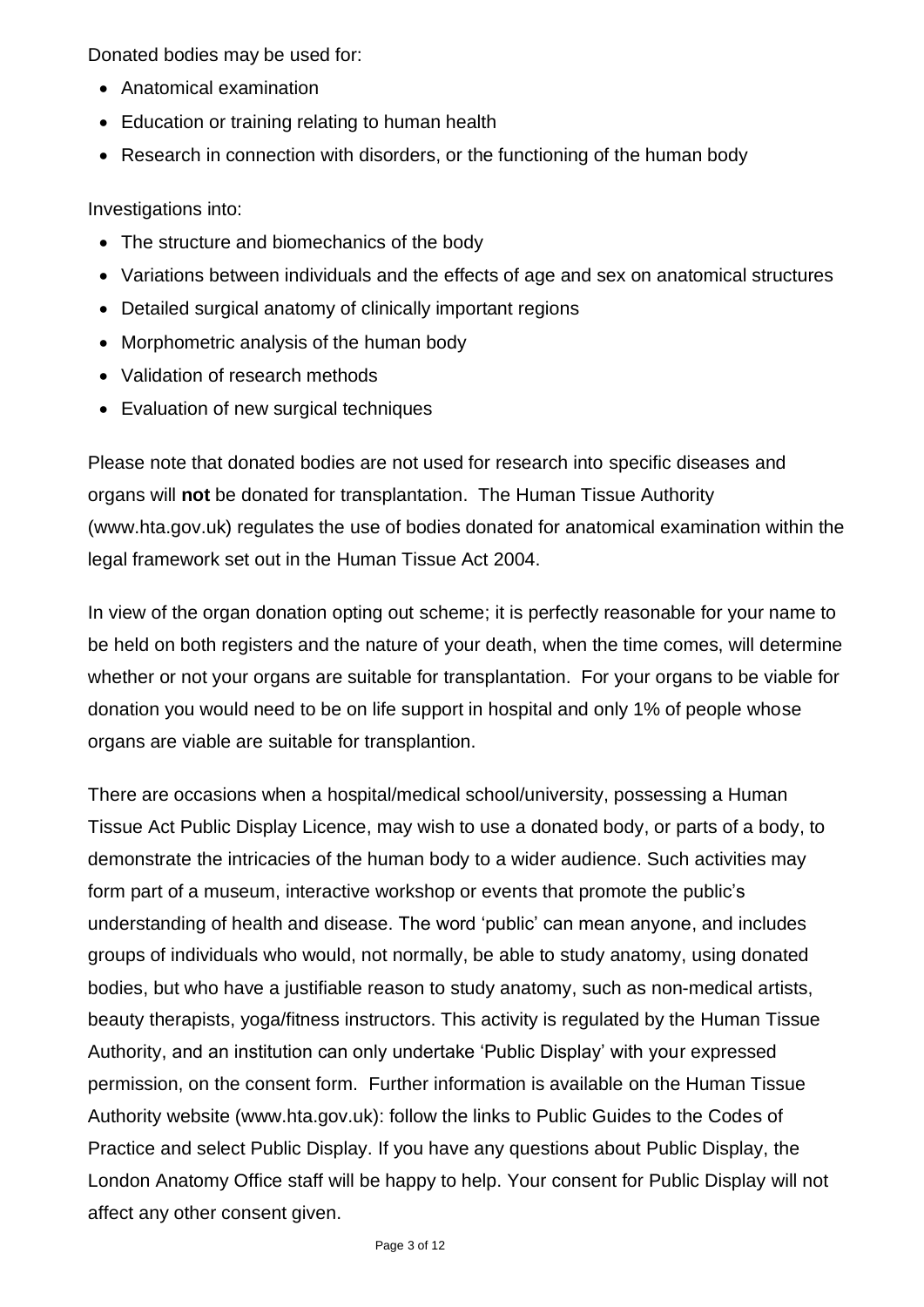#### **Body Donation Registration**

Please read this information carefully and discuss it with your nearest relatives before signing the forms found at the back of this booklet. The forms must be completed in duplicate. Both potential donor and witness must sign and date the forms **at the same time**. One copy of the completed consent form should be returned to the London Anatomy Office and the other copy, together with the remainder of the booklet, retained with your will or personal papers. On completion of the forms the data will be held by the London Anatomy Office and only shared with the necessary parties who act on behalf of the medical school to whom the deceased has been accepted.

### **Duration of a Body Donation**

You have two options for how long your body may be retained by the medical school:

- 1. For an indefinite time period; this option will give the maximum benefit to the institution. However, this may also mean a delay in the disposal of your body. It is therefore very important that you discuss these options with your nearest relatives before signing the consent form, as they may wish to attend your eventual funeral and/or take possession of your ashes.
- 2. For a maximum of three years. Under certain circumstances parts of the body are very useful for teaching and therefore the medical school may want to retain such parts following conclusion of anatomical examination. This is done only with your express permission as indicated on the consent form. If parts are retained these will be kept indefinitely and it will not be possible for them to be returned.
- 3. In certain circumstances your body may be used within a couple of months of acceptance and then be ready for release.

#### **Images of a Donated Body**

It may be useful for the receiving institution to prepare images of parts of your body for:

- Education or training relating to human health
- Research in connection with disorders, or the functioning, of the human body

The taking and displaying of images (including photographs, films and electronic images) is outside the scope of the Human Tissue Act 2004; however, the HTA endorses the good practice principles set out in guidance issued by relevant professional and regulatory bodies. Donors are assured that they would not be identifiable in any images that may be taken. For further information, please refer to the HTA's Codes of Practice, available at www.hta.gov.uk.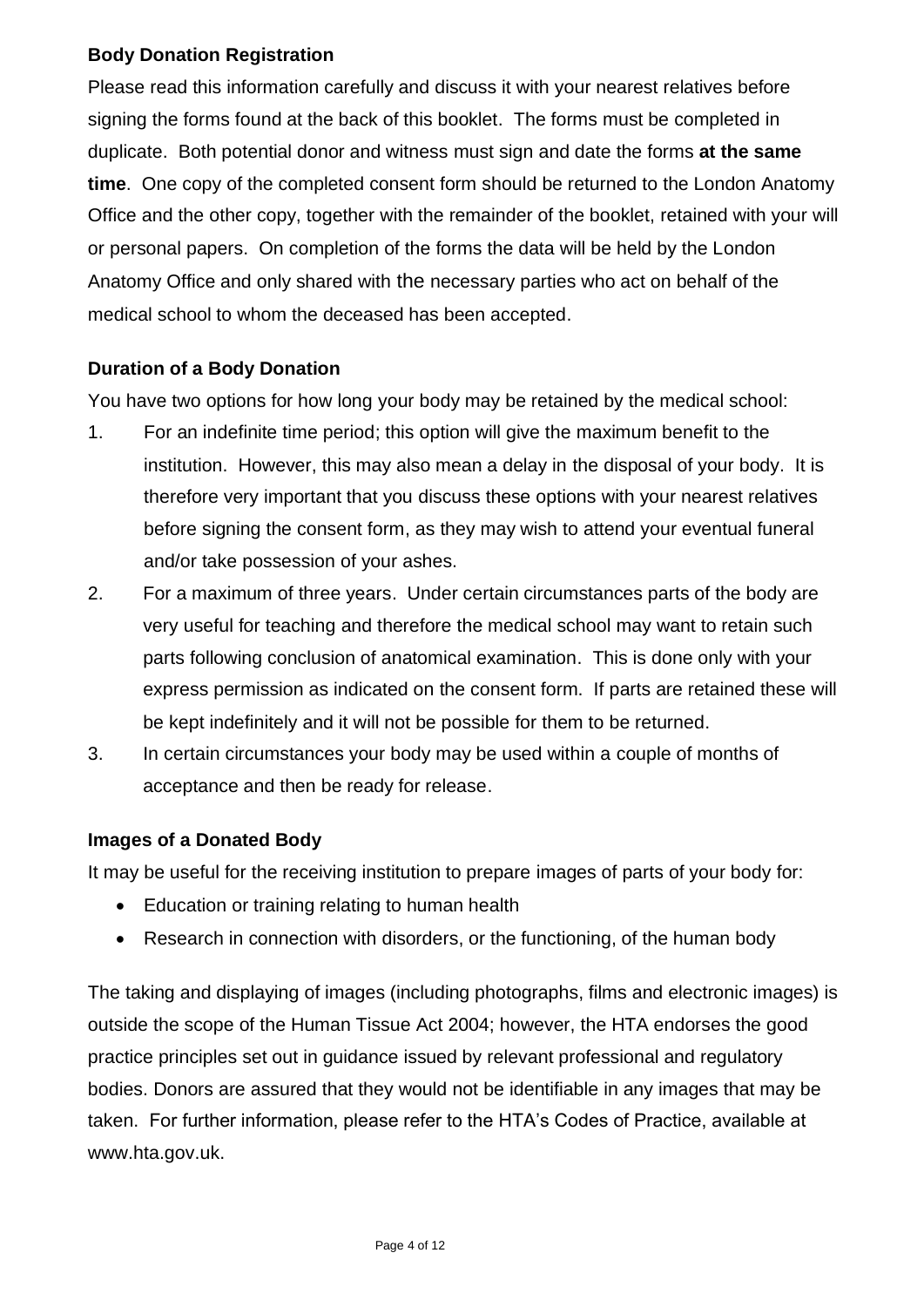#### **Acceptance of a Donation**

The London Anatomy Office endeavours to accept all body donations offered. However, it is not possible to guarantee that a donation will be accepted. There is no upper age limit, but potential donors must be over seventeen years old. Although not exhaustive, the following is a guide to reasons for non-acceptance.

- Post-mortem examination
- Some infectious diseases, e.g. viral hepatitis, HIV/AIDS, tuberculosis
- If organs, other than corneas, have been donated for transplantation or research
- Obesity or very low BMI
- Some forms of dementia
- Pressure sores, ulceration, or recent surgery where the wound has not healed
- Peripheral oedema (mild to moderate oedema may be acceptable) or ascites
- Where a donor is unable to lie flat on their back with their arms and legs flat
- Gangrene or jaundice
- Any circulatory obstruction that may impact preservation (e.g. bowel obstruction)

In addition to the medical exclusions, it is not possible to accept a donation if a death occurs abroad, or if a death occurs during the Christmas season, over Easter or a bank holiday weekend when the medical schools and the London Anatomy Office are closed.

If the donation cannot be accepted, the relatives or executors will be informed as soon as possible. In the event of non-acceptance responsibility for arranging and funding a burial or cremation rests with the executors or next of kin. It is therefore important that potential donors consider alternative arrangements in case circumstances preclude the London Anatomy Office from being able to accept a donation.

If a donation is accepted, a funeral director employed by the London Anatomy Office will be instructed to transfer the body to the receiving institution.

#### **Expenses**

The London Anatomy Office will arrange and meet the cost of an eventual cremation of accepted donors, if required. However, your next of kin or executor may wish to make a contribution towards costs incurred. If you would like to make a financial donation towards the work carried out by our LSECA, please make a cheque payable to 'Teachers of Anatomy Trust (TOAT)' to whom LSECA is accountable. BACS details can be given on request.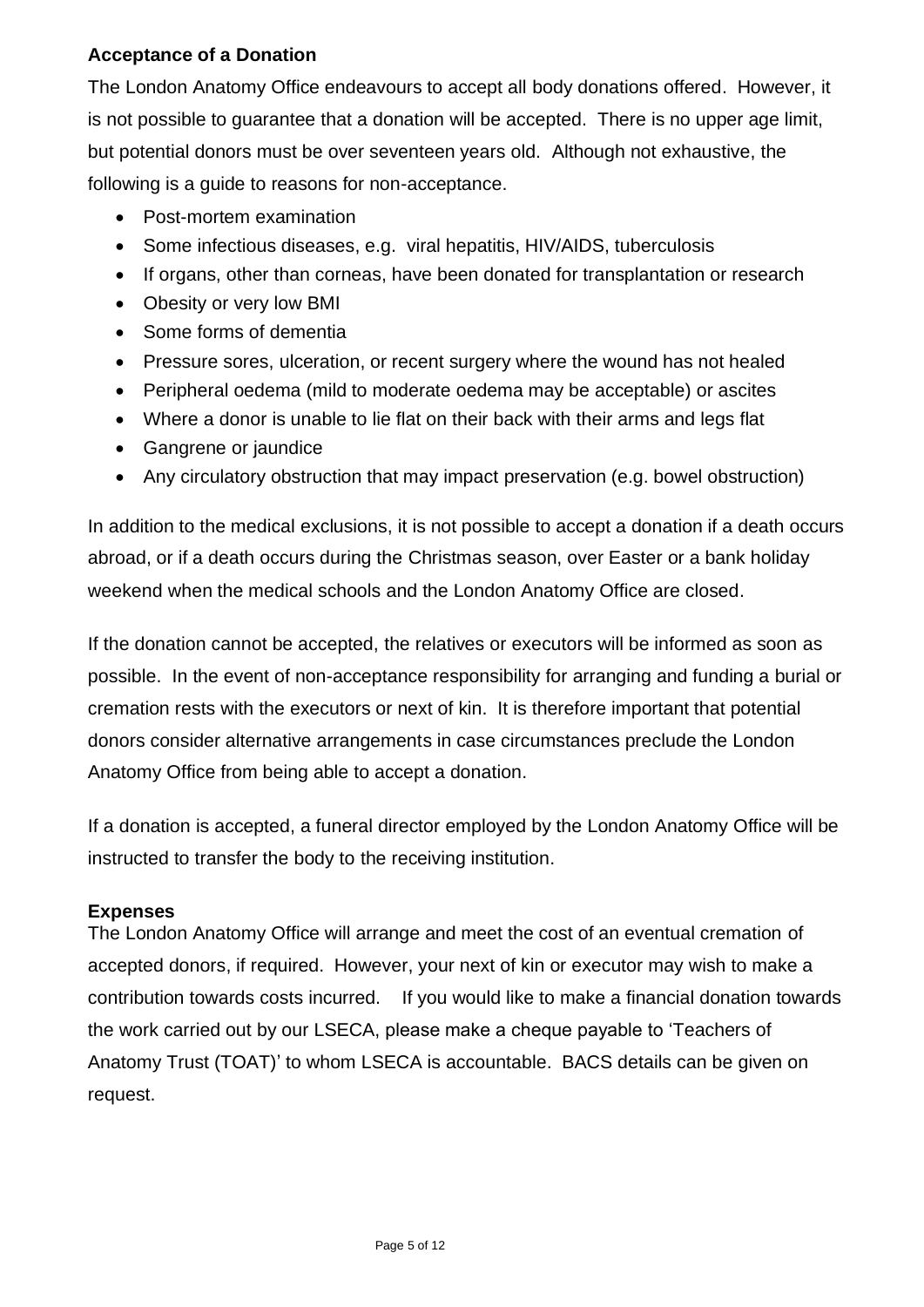#### **Funeral Service**

At the time of the acceptance of the donation the next of kin or executor will be sent forms asking for their decision regarding the eventual disposal of the body. A choice of the following alternatives will be given:

- a. *Arranging a funeral themselves at a place of their choice.* In such circumstances all expenses involved in such arrangements become the responsibility of the next of kin or executors. The LSECA is unable to make a contribution towards private funeral costs.
- b. *Instructing the London Anatomy Office to make funeral arrangements.* If the London Anatomy Office arranges the funeral, a cremation will be conducted (currently at South London Crematorium between the hours of 8.30am and 10.00am) and all costs will be met by the London Anatomy Office. If this is the preferred option, the next of kin or executors will then be given further options:
	- i. To be notified of the date and time of the cremation
	- ii. To attend the service at cremation. This is a short committal service which lasts for 10 minutes.\*
	- iii. To take possession of the ashes.\*\* Due to the nature of our work there may be some metal residue from surgical implants. Your next of kin will be asked if they would like this residue to be recycled by a non-profit making company at the time.

It is important for you to discuss these options with your nearest relatives in relation to the length of time for which the medical school can retain your body.

**\***Please note that this ten-minute service will be conducted by a member of the clergy of a non-specific faith, or a licensed funeral officiant/authorised lay person, and a non-religious service is offered, if requested.

\*\*Ashes must be collected from South London Crematorium within one month of the cremation.

If it is your wish to not have a funeral carried out; please make this clear to your relatives so that they may inform us at the time and direct cremation will take place with no further contact with them.

## **Service of Thanksgiving**

The London Anatomy Office organises a service of thanksgiving each year to commemorate donors from the previous calendar year. At the time of the donation your next of kin or executor can indicate on the forms they will be sent, if they would like to be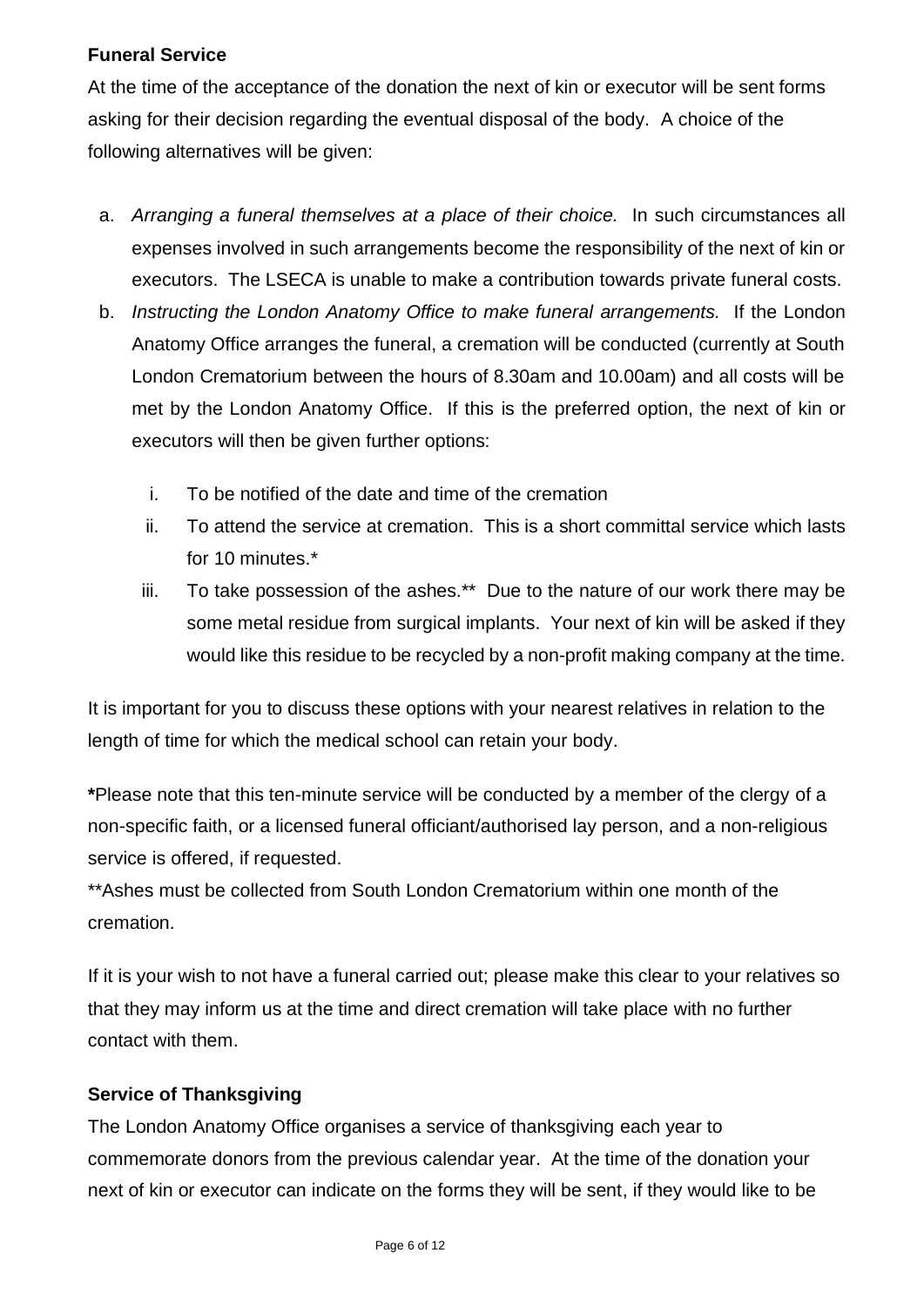invited to attend. The names of the donors being commemorated are displayed throughout the service and relatives and friends are invited to bring a photograph of the donor they are commemorating, to be displayed during the service. Staff and students from the medical schools served by the London Anatomy Office will also be in attendance.

### **What to do in the Event of a Death: Procedure for Next of Kin or Executors**

In the event of a death the London Anatomy Office must be notified on 020 7848 8042 as soon as possible after the death occurs. The office is closed on Saturdays, Sundays and Bank Holidays. However, there is an answerphone so that the informant may leave the relevant details, their name and telephone number.

- If the death occurs in **hospital,** the body should be transferred to and held in the hospital mortuary pending a decision on acceptance for anatomical examination.
- If the death occurs at **home** or in a **nursing home**, the deceased should be removed to a chapel of rest by a funeral director and held under refrigerated conditions.

In the meantime, the Donations Officer will speak to the doctor issuing the cause of death certificate and/or the general practitioner to ascertain suitability of the body for anatomical examination. The next of kin or executor will be informed of the outcome as soon as possible.

If the deceased is transferred to a chapel of rest, all costs incurred must be met by the next of kin or the donor's estate. The London Anatomy Office only meets expenses from the time its funeral directors take charge of the deceased.

#### **If a Donation is Accepted**

- If a donation is accepted, the body must be received by the London Anatomy Office **within five days of death.**
- It is vital that the death is registered with the local registrar as a matter of urgency. The registrar will issue the informant with a green certificate (Certificate for Burial or Cremation) and copies of the death certificate.
- If the body is being held in a hospital mortuary the next of kin or executor should return the Certificate for Burial or Cremation to the hospital as the mortuary staff may not release the body without it.
- The next of kin or executor will be sent forms from the London Anatomy Office. These call for a final decision on the disposal of the body as outlined on pages 5/6, Funeral Service.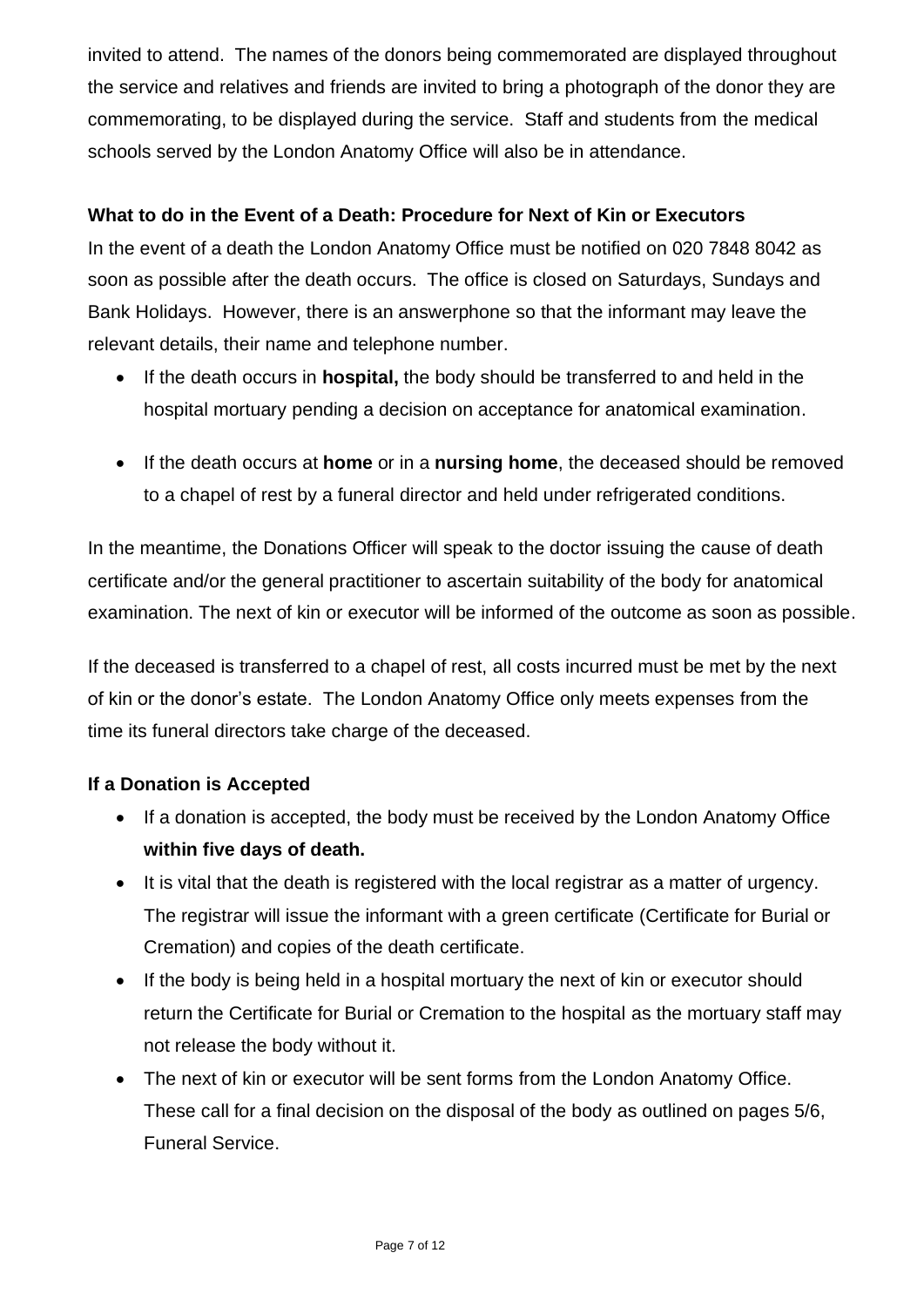• The completed pink and yellow forms, the green certificate (if not left with the hospital or funeral director) and a copy of the death certificate must be sent to the London Anatomy Office as soon as possible.

### **Upon release from the medical school**

Our funeral directors will make contact by email and/or letter with the person who completes the pink and yellow forms. A 'Change of Instruction' for the disposal of the ashes form will be sent as the circumstances and wishes may have changed in the intervening time.

#### **If a Donation is not Accepted**

The next of kin or executor must proceed with normal arrangements for burial or cremation. We regret that The London Anatomy Office cannot make any financial contribution to these private arrangements.

#### **Notes for Completing the Body Donation Consent Forms**

Please ensure that both potential donor and witness sign and date the forms at the same time.

#### **Who Can Act as a Witness**

Your witness can be a person of your choosing, including your spouse, a family member, next of kin, executor, legal professional, health professional, friend, neighbour etc.

### **What to Do Upon Completion of the Forms**

Return one copy of your completed consent form to the London Anatomy Office. Keep the second copy and the remainder of this booklet with your will or personal papers. **Please note that if you return your form in an A4 envelope, a first class stamp does not cover the cost of postage.**

The London Anatomy Office 5<sup>th</sup> Floor Hodgkin Building King's College London Guy's Campus

London SE1 1UL *You will not receive confirmation or acknowledgement of receipt of your consent form unless you enclose a stamped addressed envelope.*

## **Donor Card**

A donor card will be issued only to those who have completed and returned a valid consent form. If you would like to receive a donor card, please enclose a stamped addressed envelope with your completed form.

#### **Withdrawing Consent**

Consent can be withdrawn at any time. Simply notify the London Anatomy Office, in writing, and your details will be removed from our database and your consent form destroyed.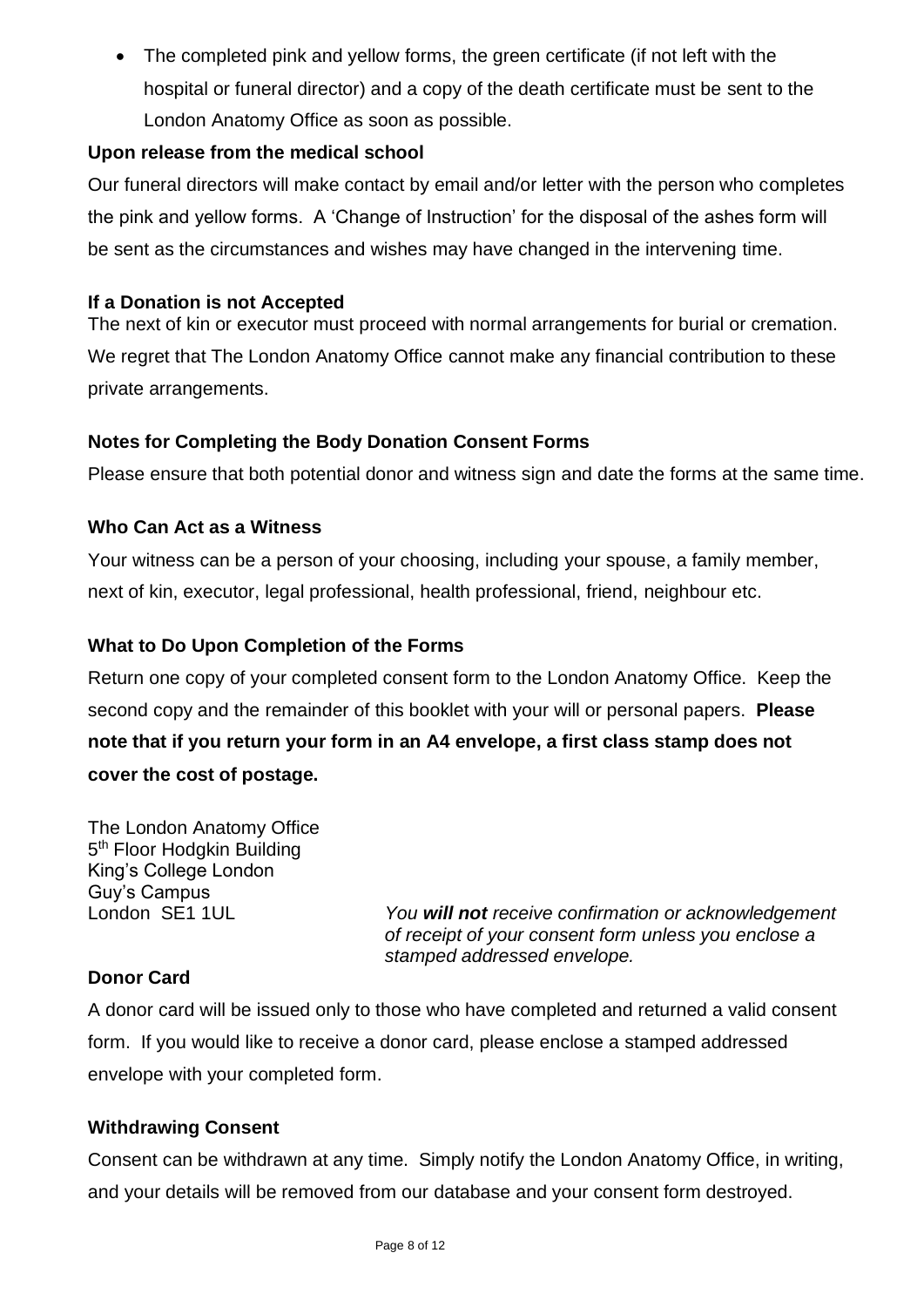## **LONDON ANATOMY OFFICE**

**Telephone number: 020 7848 8042 Email: lao@kcl.ac.uk Donation of a body for anatomical examination HUMAN TISSUE ACT 2004**



**By completing this form, and in line with the General Data Protection Regulations, you agree to your details being stored by the London Anatomy Office and only shared with the necessary parties who act on behalf of the Medical School to whom the deceased has been accepted. All data will be stored in accordance with the General Data Protection Regulation.**

**It also gives your permission for us to gather information from your GP when ascertaining suitability.**

#### **Part A: Donor's Details - To be completed in BLOCK CAPITALS**

#### **I WISH TO DONATE MY BODY AFTER MY DEATH. I UNDERSTAND THAT IT MAY BE USED FOR ANATOMICAL EXAMINATION, EDUCATION, TRAINING AND RESEARCH RELATING TO THE FUNCTION OF THE HUMAN BODY.**

| Please tick Option 1, 2 or 3 as appropriate (only one of these options to be ticked)                                                                                                                         |  |  |
|--------------------------------------------------------------------------------------------------------------------------------------------------------------------------------------------------------------|--|--|
| $1 \Box$ I do not place any restriction on the length of time* my body or body parts may be retained.<br>This gives the maximum possible use of your body.                                                   |  |  |
| 2 $\Box$ My body can be retained for a maximum of three years* and no body parts may be retained.                                                                                                            |  |  |
| 3 <sup>1</sup><br>My body can be retained for a maximum of three years* and body parts may be retained for<br>continued study*<br>*In certain circumstances your body may be used within a month of arrival. |  |  |
| <b>Also</b>                                                                                                                                                                                                  |  |  |
| 4 $\Box$ I consent to images being taken of my body or body parts. I understand that they will be used<br>for education, training and research and that I will <b>not</b> be identifiable in these images.   |  |  |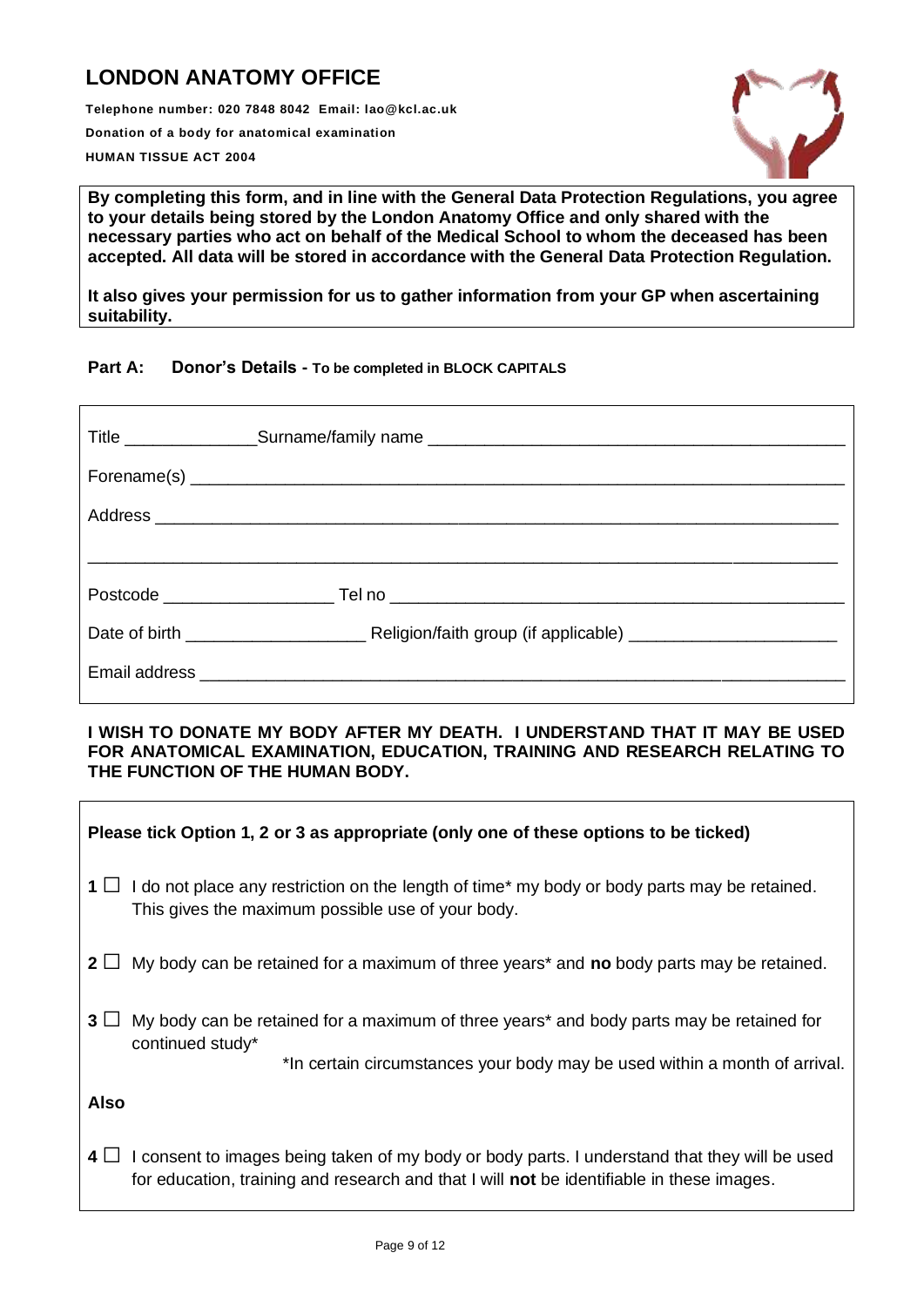|                                                                                                                                                                 | $ 5 \square$ I consent to my whole body and part(s) of my body being used for Public Display. I<br>understand that I may be identifiable. |             |  |
|-----------------------------------------------------------------------------------------------------------------------------------------------------------------|-------------------------------------------------------------------------------------------------------------------------------------------|-------------|--|
| I confirm that I have read The London Anatomy Office 'Donation of a body for Anatomical Examination'<br>booklet and understand the information contained in it. |                                                                                                                                           |             |  |
|                                                                                                                                                                 | Signature of donor and a series of the series of the series of the series of the series of the series of the s                            | <b>Date</b> |  |

#### **Part B: Witness declaration (signature of next of kin, executor, friend, GP etc.)**

| I confirm that I have witnessed the above named completing Part A of this form. |  |  |  |  |
|---------------------------------------------------------------------------------|--|--|--|--|
|                                                                                 |  |  |  |  |
|                                                                                 |  |  |  |  |
|                                                                                 |  |  |  |  |
|                                                                                 |  |  |  |  |
|                                                                                 |  |  |  |  |
| Signatures - To be signed and dated at the same time in each other's presence   |  |  |  |  |

**Please inform your GP that you wish to donate; this makes it easier when trying to ascertain suitability.**

Complete both forms. Return one copy to the London Anatomy Office and keep the other with your Will or legal papers. **If you would like to receive an acknowledgement and a donor card please enclose a stamped addressed envelope for them to be sent to you.**

Our current address is:

London Anatomy Office 5<sup>th</sup> Floor Hodgkin Building King's College London Guy's Campus London SE1 1UL

Email: [lao@kcl.ac.uk](mailto:lao@kcl.ac.uk)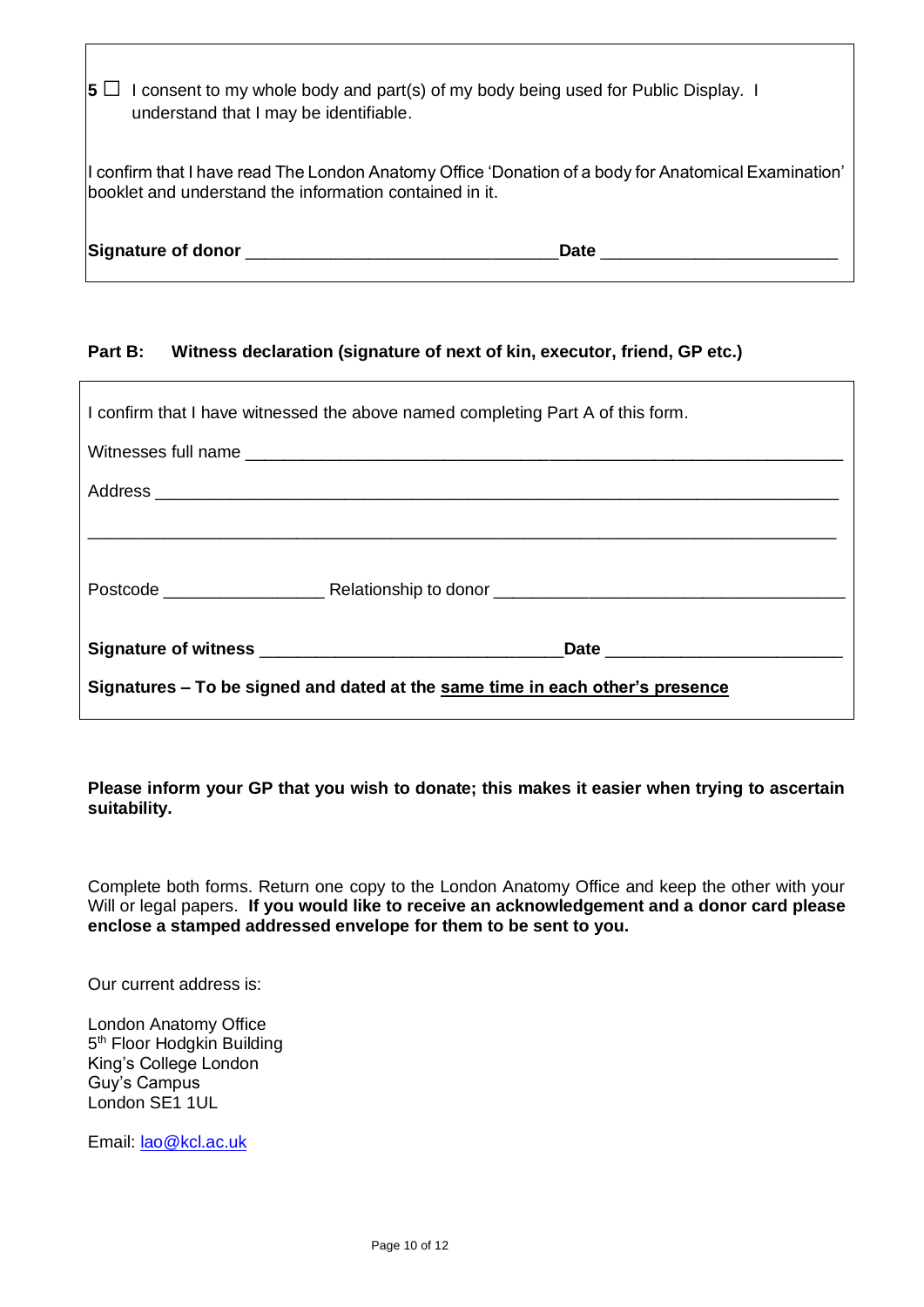## **LONDON ANATOMY OFFICE**

**Telephone number: 020 7848 8042 Email: lao@kcl.ac.uk Donation of a body for anatomical examination HUMAN TISSUE ACT 2004**



**By completing this form, and in line with the General Data Protection Regulations, you agree to your details being stored by the London Anatomy Office and only shared with the necessary parties who act on behalf of the Medical School to whom the deceased has been accepted. All data will be stored in accordance with the General Data Protection Regulation.**

**It also gives your permission for us to gather information from your GP when ascertaining suitability.**

#### **Part A: Donor's Details - To be completed in BLOCK CAPITALS**

#### **I WISH TO DONATE MY BODY AFTER MY DEATH. I UNDERSTAND THAT IT MAY BE USED FOR ANATOMICAL EXAMINATION, EDUCATION, TRAINING AND RESEARCH RELATING TO THE FUNCTION OF THE HUMAN BODY.**

| Please tick Option 1, 2 or 3 as appropriate (only one of these options to be ticked)                                                                                                                          |  |  |
|---------------------------------------------------------------------------------------------------------------------------------------------------------------------------------------------------------------|--|--|
| $1 \Box$ I do not place any restriction on the length of time* my body or body parts may be retained.<br>This gives the maximum possible use of your body.                                                    |  |  |
| 2 $\Box$ My body can be retained for a maximum of three years* and no body parts may be retained.                                                                                                             |  |  |
| $3+$<br>My body can be retained for a maximum of three years* and body parts may be retained for<br>continued study*<br>*In certain circumstances your body may be used within a month of arrival.            |  |  |
| <b>Also</b>                                                                                                                                                                                                   |  |  |
| $4 \Box$<br>I consent to images being taken of my body or body parts. I understand that they will be used<br>for education, training and research and that I will <b>not</b> be identifiable in these images. |  |  |